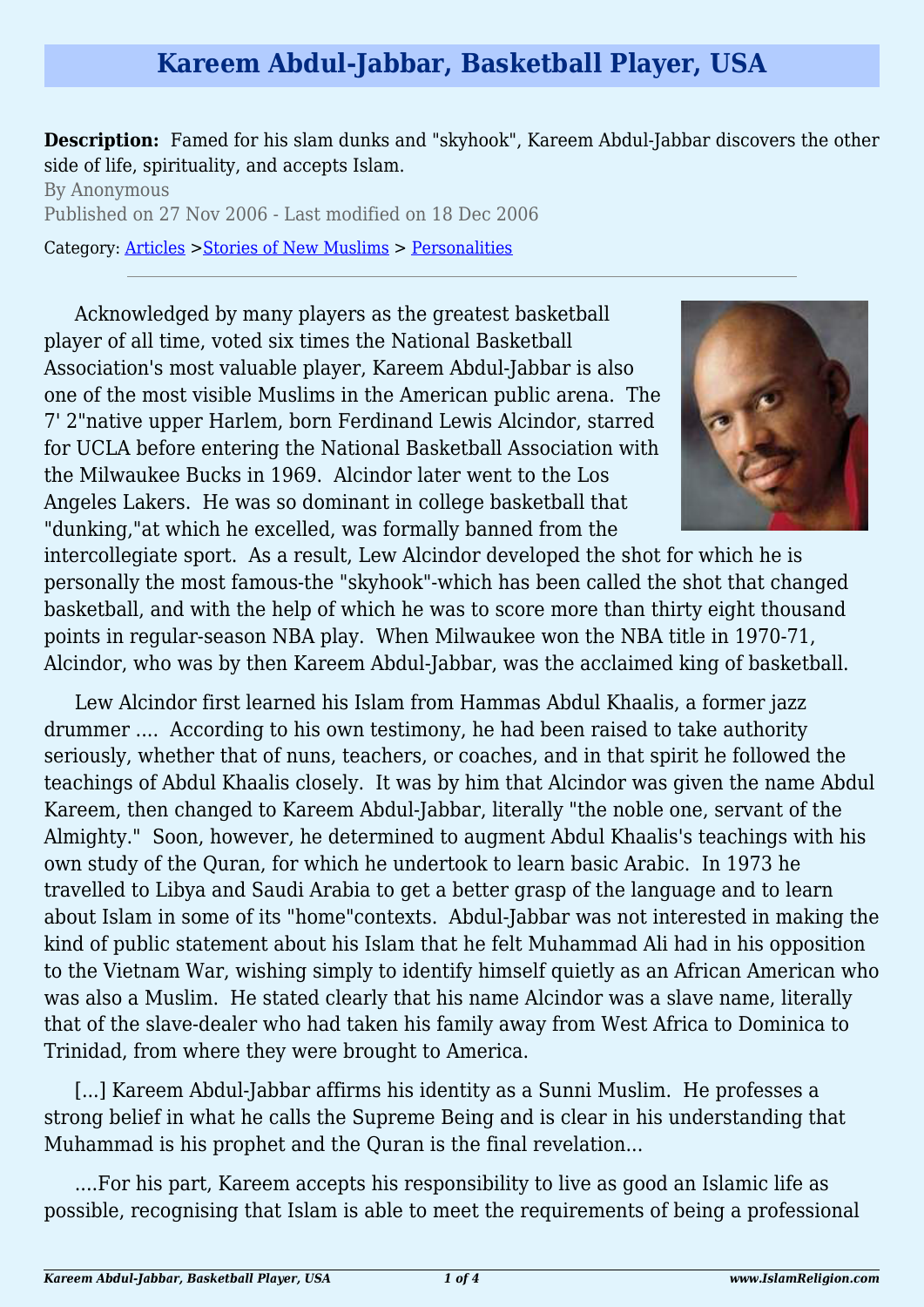athlete in America.

## **Excerpts from His Book,** *Kareem*

<span id="page-1-0"></span>The following are excerpts from the second book he wrote about his basketball career, *Kareem*, published in 199[0\[1\],](#page-2-0) telling his reasons for being drawn toward Islam:

*[Growing up in America,] I eventually found that . . .emotionally, spiritually, I could not afford to be a racist. As I got older, I gradually got past believing that black was either the best or the worst. It just was. The black man who had the most profound influence on me was Malcolm X. I had read "Muhammad Speaks", the Black Muslim newspaper, but even in the early sixties, their brand of racism was unacceptable to me. It held the identical hostility as white racism, and for all my anger and resent meant, I understood that rage can do very little to change anything. It's just a continual negative spiral that feeds on itself, and who needs that?*

*. . .Malcolm X was different. He'd made a trip to Mecca, and realized that Islam embraced people of all color. He was assassinated in 1965, and though I didn't know much about him then, his death hit hard because I knew he was talking about black pride, about self-help and lifting ourselves up. And I liked his attitude of non-subservience.*

*. . .Malcolm X's autobiography came out in 1966, when I was a freshman at UCLA, and I read it right before my nineteenth birthday. It made a bigger impression on me than any book I had ever read, turning me around totally. I started to look at things differently, instead of accepting the mainstream viewpoint.*

*. . .[Malcolm] opened the door for real cooperation between the races, not just the superficial, paternalistic thing. He was talking about real people doing real things, black pride and Islam. I just grabbed on to it. And I have never looked back.*

## <span id="page-1-1"></span>**Interview with TalkAsia[\[2\]](#page-3-0)**

<span id="page-1-2"></span>SG[\[3\]](#page-3-1): Before Kareem Abdul-Jabbar there was Lew Alcindor. Now Lew Alcindor was what Kareem Abdul-Jabbar was born as, he has since converted to Islam. Something that he says was a very deeply spiritual decision. Tell me a little bit about your own personal journey, from Lew Alcindor to Kareem Abdul-Jabbar. Is there still some of Lew Alcindor in you today?

<span id="page-1-3"></span>KA $[4]$ : Well you know that was who I started my life out as, I'm still my parent's child, I'm still...my cousins are still the same, I'm still me though. But I made a choice. (SG: Do you feel different? Is it a different feeling when you take on a different name, a different persona?) I really don't think...I think it has more to do with evolution -- I evolved into Kareem Abdul-Jabbar, I don't have any regrets about who I was but this is who I am now.

SG: And a spiritual journey, how important was that?

KA: Well as a spiritual journey, I don't think I would have been able to be as successful as I was as an athlete if it were not for Islam. It gave me a moral anchor, it enabled me to not be materialistic, it enabled me to see more what was important in the world. And all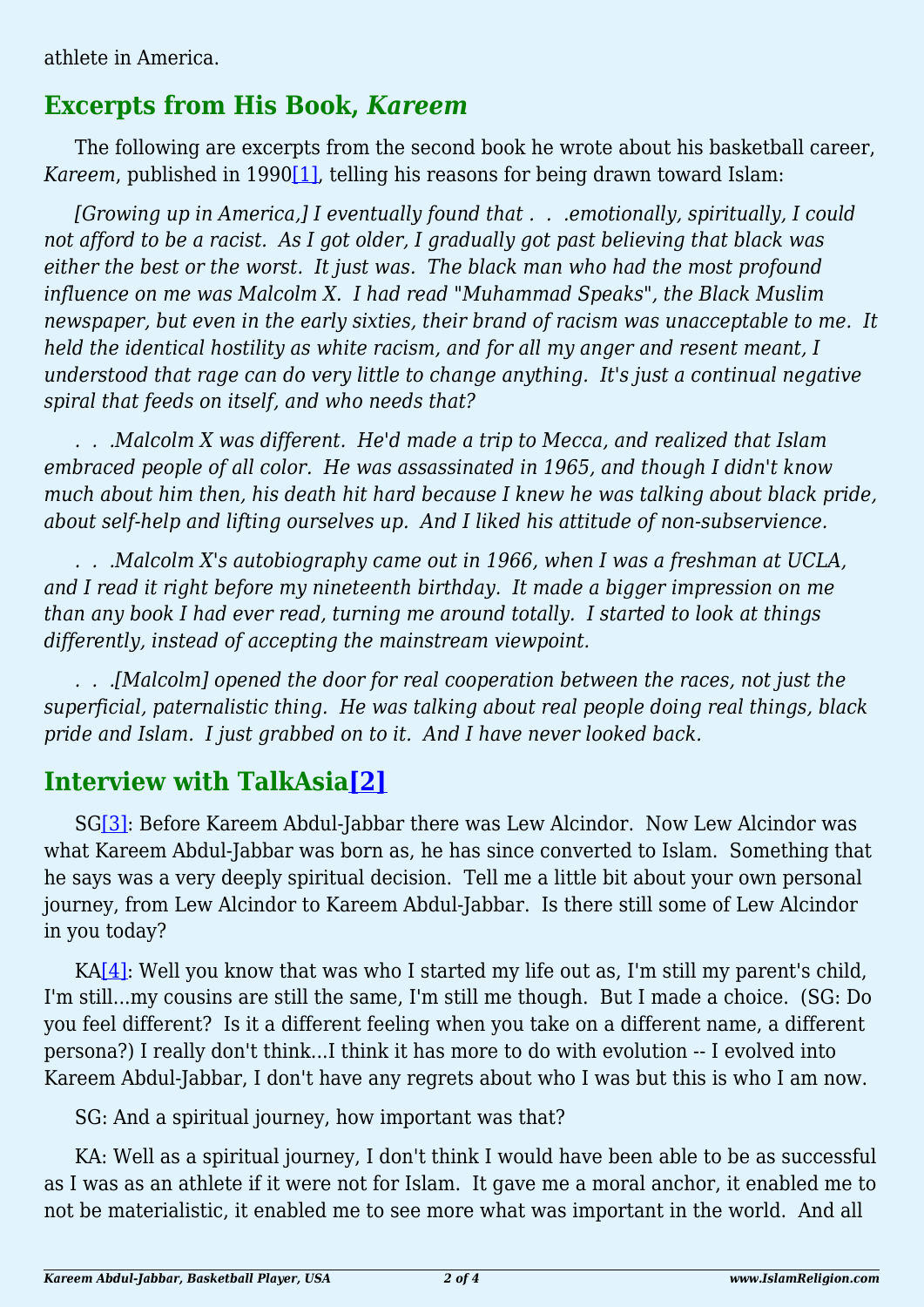of that was reinforced by people, very important people to me: Coach John Wooden, my parents, all reinforced those values. And it enabled me to live my life a certain way and not get distracted.

SG: When you embraced Islam, was it difficult for other people to come to terms with that? Did that create a distance between you and others?

KA: For the most part it was. I didn't try to make it hard on people; I did not have a chip on my shoulder. I just wanted people understand I was Muslim, and that's what I felt was the best thing for me. If they could accept that I could accept them. I didn't...it wasn't like if you're going to become my friend you have to become Muslim also. No, that was not it. I respect people's choices just as I hope they respect my choices.

SG: What happens to a person when they take on another name, another persona if you like? How much did you change?

KA: For me it made me more tolerant because I had to learn to understand differences. You know I was different, people didn't oftentimes understand exactly where I was coming from; certainly after 9/11 I've had to like explain myself and...

SG: Was there a backlash against people like yourself? Did you feel that at all?

KA: I didn't feel like necessarily a backlash, but I certainly felt that a number of people might have questioned my loyalty, or questioned where I was at, but I continue to be a patriotic American...

SG: For a lot of black Americans, converting to Islam was an intensely political decision as well. Was it the same for you?

KA: That was not part of my journey. My choosing Islam was not a political statement; it was a spiritual statement. What I learned about the Bible and the Qur'an made me see that the Qur'an was the next revelation from the Supreme Being - and I chose to interpret that and follow that. I don't think it had anything to do with trying to pigeon hole anyone, and deny them the ability to practice as they saw fit. The Quran tells us that Jews, Christians, and Muslims: Muslims are supposed to treat all of them the same way because we all believe in the same prophets and heaven and hell would be the same for all of us. And that's what it's supposed to be about.

SG: And it's been very influential in your writing as well.

KA: Yes it has. Racial equality and just what I experienced growing up in America as a kid really affected me to experience the Civil Rights Movement, and see people risking their lives, being beaten, being attacked by dogs, being fire hosed down streets, and they still took a non-violent and very brave approach to confronting bigotry. It was remarkable and it certainly affected me in a very profound way.

<span id="page-2-0"></span>Endnotes:

[\[1\]](#page-1-0) Random House (Mar 24 1990). ISBN: 0394559274.